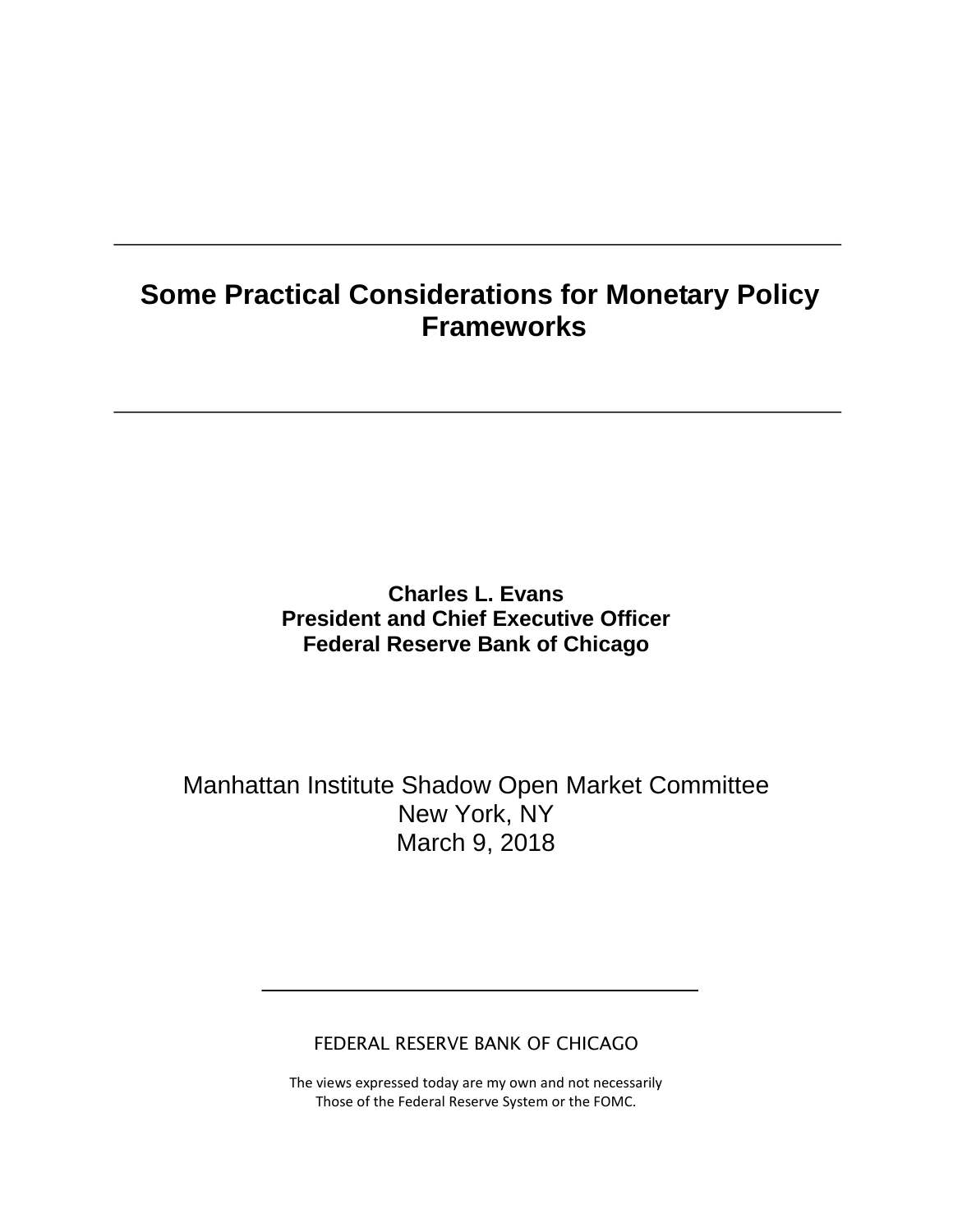## **Some Practical Considerations for Monetary Policy Frameworks**

Charles L. Evans President and Chief Executive Officer Federal Reserve Bank of Chicago

#### **Introduction**

I would like to thank the Shadow Open Market Committee (SOMC) for the opportunity to speak here this afternoon. The SOMC is a distinguished and knowledgeable group that encourages public discourse on important issues related to monetary policy. I hope to add to this morning's stimulating discussion in my prepared remarks. However, before I begin, let me remind you that my comments here today are my own and do not necessarily reflect the views of the Federal Reserve System or the Federal Open Market Committee (FOMC).

I became president of the Federal Reserve Bank of Chicago in September 2007, just a few months before the business cycle peak. The subsequent story line is familiar to all of you. The National Bureau of Economic Research (NBER) dated the beginning of the recession as December 2007, and by the fall of 2008, we were dealing with the largest financial crisis since the Great Depression.

These difficult times required extraordinary monetary policy responses. The Fed established emergency lending facilities to support financial market functioning. Between September 2007 and December 2008 the FOMC cut the federal funds rate target from 5-1/4 percent to essentially zero. Thereafter, providing further accommodation required turning to nonconventional policy tools: Two important ones were large-scale purchases of Treasury and agency securities, which increased our balance sheet to \$4.5 trillion, and forward guidance about how long we would maintain the funds rate at its effective lower bound.

These policies were effective. And, today, the fundamentals for the U.S. economy are strong. By most assessments, the U.S. has achieved full employment. While the attainment of sustainable 2 percent inflation has taken longer, it now appears closer. Since December 2015, the FOMC has raised the federal funds rate to a range of 125 to 150 basis points, and the Committee is in the process of a slow, steady renormalization of the balance sheet.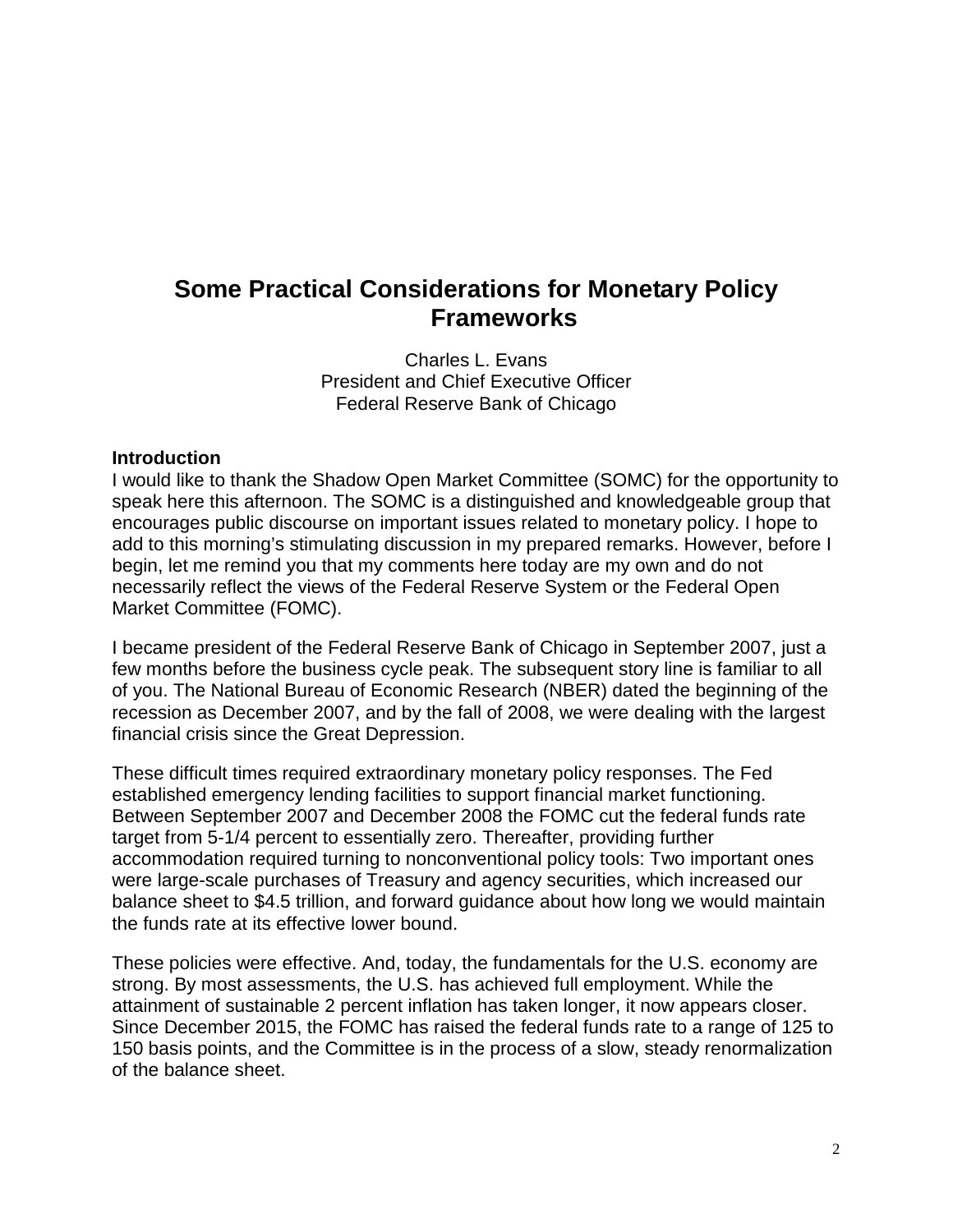If we are lucky, the future economic and financial climate will more closely resemble the pre-Great Recession experience (if not exactly a Great Moderation economy). Such a relatively benign environment hopefully would allow changes in the federal funds rate target alone to provide adequate monetary accommodation when needed.

But, for a host of reasons, it is all too likely that policymakers will face more difficult monetary policy challenges when the next downturn occurs. So, with the economy close to maximum employment and price stability, now is a good time to take a hard look at whether—and how—the Fed's monetary policy framework might be retooled to better deal with less favorable circumstances that inevitably will arise.

#### **Summary of three messages**

Before I go further, let me state the three messages I want to develop this afternoon.

First, most alternative monetary policy frameworks that have been discussed exhibit two pretty clear characteristics: During meaningful economic downturns they likely will generate periods of aggressive monetary accommodation with short-term policy rates at the effective lower bound; and they also likely will require an extended period of inflation above 2 percent—and perhaps substantially so for some time. These features are obvious to everyone in this room. And they beg the question: How will these policies be communicated to the public and how will the public view these outcomes? Policymakers need to plan for this.

Second, in selecting and designing any particular alternative framework, what will be the roles of financial competition and regulatory policies and what will be the implications for market functioning? These alternative frameworks will likely feature long periods of low or negative real interest rates and the use of instruments such as large-scale asset purchases. How do we assess the interplay between the choice of monetary policy framework and the "stance" of financial regulatory oversight and supervision? Will these policies induce behavior that requires enhanced regulation in order to mitigate financial instability risks? Or, for each framework, are markets inherently self-equilibrating such that market discipline alone will be sufficient?

The ultimate effectiveness of any strategy will depend on the answers to these questions. So policymakers will need to address the financial stability implications for each suggested alternative.

Third, even if nothing much comes of these discussions and no dramatic changes are made to our monetary policy framework, there are opportunities to improve our existing strategy. Namely, I think additional communications enhancements are needed to bolster the credibility that the FOMC will deliver on its policy mandates. We should concentrate more explicitly and more publicly on outcome-based policy settings aimed at delivering maximum employment and 2 percent inflation on average through the cycle. It is of great importance to strengthen the public's understanding of potential policy actions to better deliver symmetric 2 percent inflation expectations. We need to reduce the percentage of the public that believes the FOMC's 2 percent objective is a ceiling.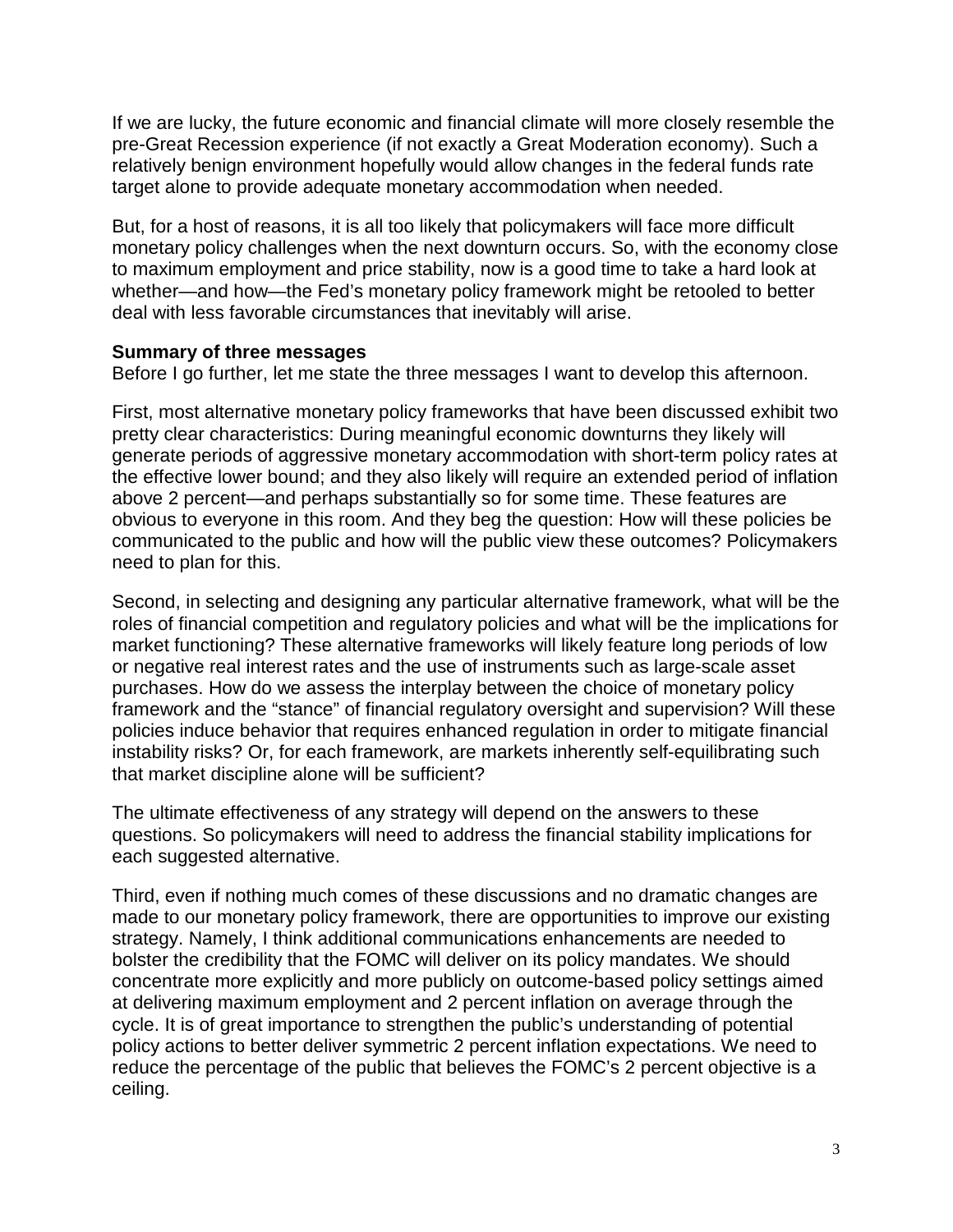Better communicating such an outcome-based approach is a more useful enhancement for bolstering credibility than strict adherence to instrument-based policy rules—a prescription that theoretical analysis often relies on to deliver monetary credibility. Of course, such an outcome-based emphasis would also be beneficial for executing any of the alternative policies under consideration.

To address these issues, I think context and historical perspective are critically important. I am reminded of my time in Bennett McCallum's monetary economics class at Carnegie Mellon back in the 1980s. I distinctly remember Ben saying that much of economics comes down to two simple propositions: 1) people do pretty well for themselves; and 2) there is no such thing as money illusion. This is just a common sense way of saying that the public cares about real quantities; relative prices matter; and that because the public knows and lives by this, they can't be fooled repeatedly.

The Federal Reserve's post-1978 monetary policy strategy has embodied these insights. This was formally stated in the Bernanke era as a long-run strategy for monetary policy statement announced in January 20[1](#page-3-0)2.<sup>1</sup> Monetary policy is to pursue maximum employment—disciplined by an assessment of structural and sustainable labor market realities—and low and stable inflation, explicitly defined by a symmetric objective of 2 percent personal consumption expenditures (PCE) price inflation.

Any changes that might be made to our policy framework must be faithful to this overarching strategy of doing our best to satisfy our dual mandate objectives.

Of course, the immediate impetus for thinking about alternative monetary frameworks is the zero lower bound (ZLB) and the extraordinary monetary efforts taken during the Great Recession and its aftermath. Here, I thought Larry Summers's comments at a recent Brookings/Hutchins conference framed the issue quite well.**[2](#page-3-1)**

If we faced a steady-state neutral nominal policy rate of 5 percent, in most circumstances we would have enough monetary capacity to deliver the accommodation necessary to react to downturns or to counter undesired disinflation. Five hundred basis points of easing ought to be enough to provide substantial financial support to the economy while avoiding the ZLB and maintaining an upward-sloping yield curve with vibrant credit intermediation to facilitate the business needs of Main Street.

But today we live in a world where, for well-known reasons, the long-run equilibrium real federal funds rate might optimistically be 1 percent, but it is perhaps lower. Adding in our 2 percent inflation target leaves the long-run nominal rate at 3 percent or lower. That falls well short of that 500-basis-point buffer that Federal Reserve policymakers have needed in the past.

<span id="page-3-0"></span> $1$  Federal Open Market Committee (2012).

<span id="page-3-1"></span><sup>&</sup>lt;sup>2</sup> Summers participated in the conference titled Should the Fed Stick with the 2 Percent Inflation Target or Rethink It?, held on January 8, 2018, in Washington, DC, by the Hutchins Center on Fiscal and Monetary Policy at Brookings. Video and audio replays, the transcript, the agenda, and session materials for the event are all available online, [https://www.brookings.edu/events/should-the-fed-stick-with-the-2-percent](https://www.brookings.edu/events/should-the-fed-stick-with-the-2-percent-inflation-target-or-rethink-it/)[inflation-target-or-rethink-it/](https://www.brookings.edu/events/should-the-fed-stick-with-the-2-percent-inflation-target-or-rethink-it/) .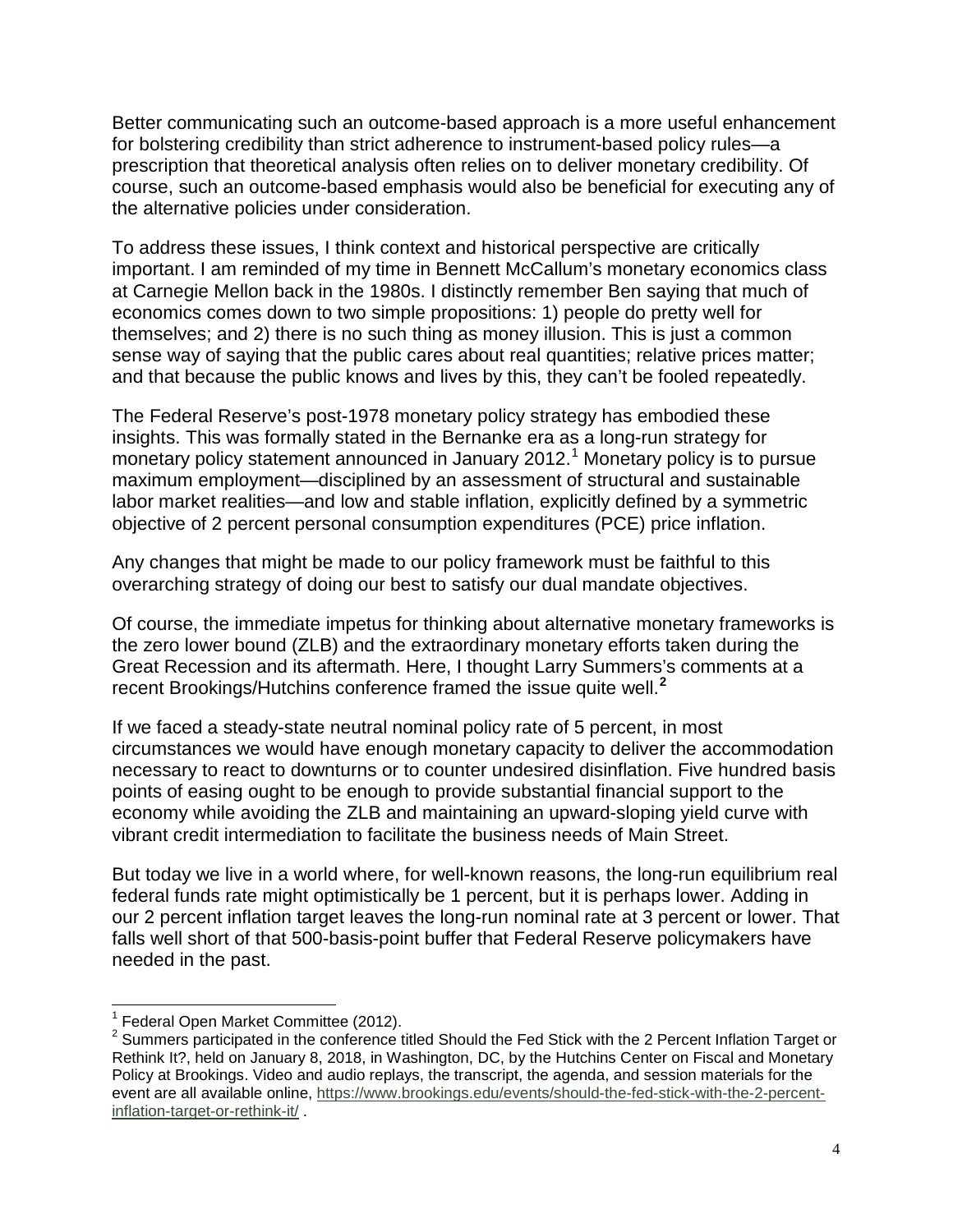A number of alternative monetary policy frameworks that could provide additional accommodation have been proposed: An explicitly higher inflation target—say, 4 percent; nominal gross domestic product (GDP) targeting; temporary, state-contingent price-level targeting; and unconditional price-level targeting (PLT).

It is not my intention today to offer any endorsements or critiques of these proposals. As I emphasized previously, I would like to highlight some of the important issues that will likely inform us about the strengths and weaknesses of the various frameworks.

#### **Alternative frameworks and their implications for inflation**

Let me turn now more directly to the subject of alternative frameworks and their implications for inflation. These alternative frameworks often allow for a higher inflation rate—either permanently, with a higher inflation target, or temporarily, as policymakers close price-level or nominal-GDP gaps that opened up during protracted periods of below-target performance. What would be the public's reaction to such higher inflation rates? To think about this, it's useful to consider the costs of inflation and the choice of an inflation target.

Traditional monetary theory often focused on the shoe-leather transactions costs associated with high steady-state inflation—notably, those incurred in minimizing holding non-interest-bearing money. Later discussions included menu costs, relative price distortions arising from sticky prices, and interactions between the tax code and inflation.

I would think such costs are lower today than, say, in the 1950s, when Cagan (1956) wrote about money demand and provided foundations for assessing these costs. Interest-bearing transactions accounts, other financial innovations, e-commerce, and partial indexation of the tax code likely reduced these costs substantially.

High inflation variability presents a different set of costs. A common argument for lower inflation objectives is that high average levels of inflation are associated with more variable inflation and that such variability generates real costs for the private sector.

As Herbert Stein said in my undergraduate macro seminar in 1978, the way a country like Israel got to 60 percent inflation was not by starting at 10 percent and increasing it by 10 percentage points each year. It instead followed an extremely volatile path with inflation going from 5 percent to 8, 15, 30, 60, and eventually above 400 percent by 1984—but that was after I graduated from the University of Virginia in 1980!

The risk of this type of out-of-control inflation acceleration and volatility is clear for dysfunctional monetary regimes. And it certainly is very costly. But I am not aware of a theory that delivers such outcomes without the additional fuel of aberrant central banks pursuing objectives other than a stable inflation objective—for instance, if monetary policy were to be subjugated to supporting unsustainable fiscal conditions.

These are general concepts. What about a specific number for the inflation target?

Many monetary economists start their thinking with the Friedman rule, which says that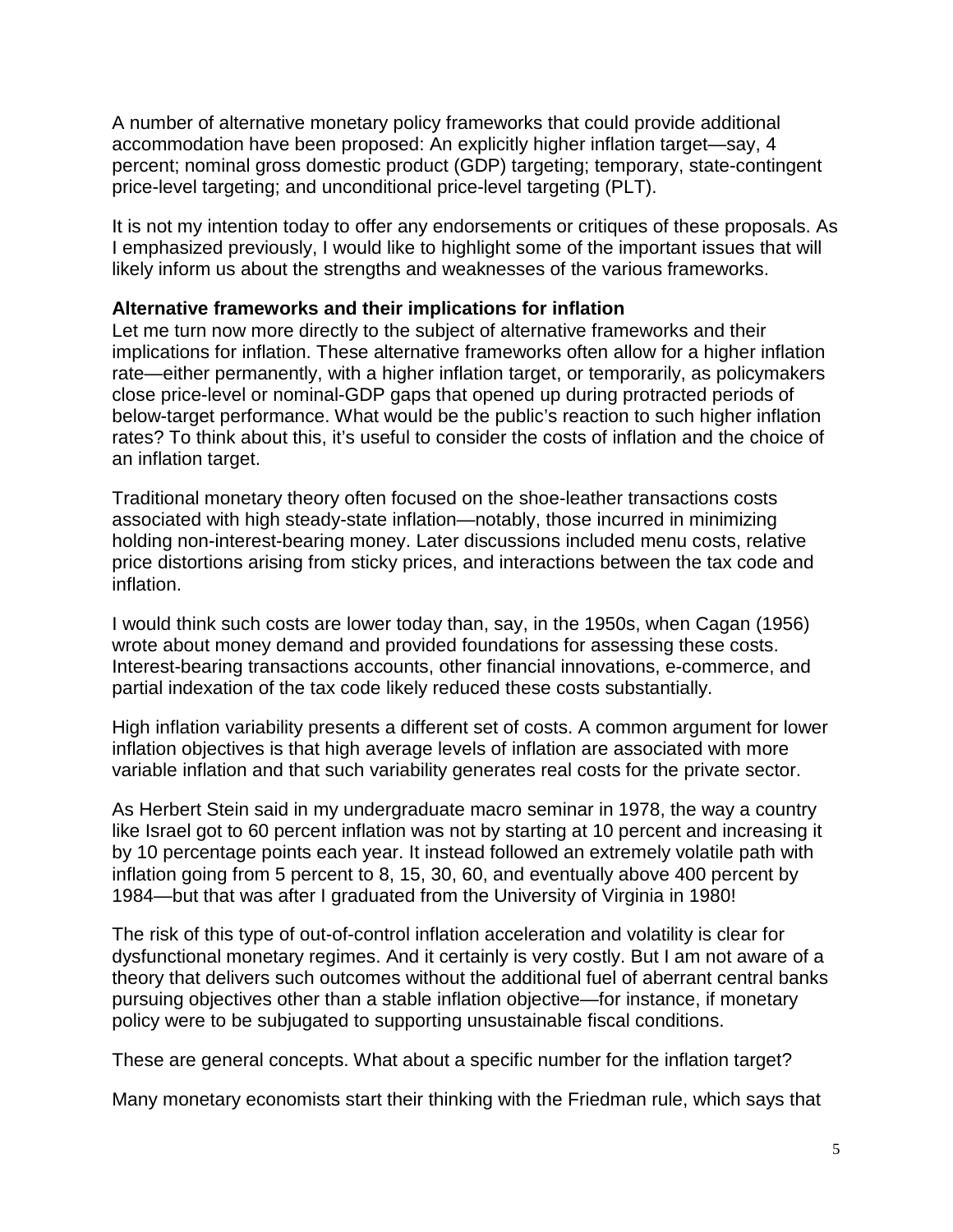to compensate for the opportunity cost of holding money, the optimal inflation rate is negative and equal in absolute value to the risk-free interest rate. Others have argued that zero is the appropriate natural focal point.

Alan Greenspan offered up another way to think about price stability: We should seek a rate low enough and stable enough that businesses and households won't factor inflation into their planning (too much). $3$  One could argue that because in today's advanced economies we see few real resources expended to mitigate inflation costs, the Greenspan definition supports something around 2 percent for an inflation target.

Central banks around the world have largely settled on 2 percent as an inflation target. I guess it is tempting to think that this consensus must mean that 2 percent is the right answer. I won't go there. But it is useful to explain why 2 percent PCE inflation might be the right answer.

When the Federal Reserve started discussing an explicit inflation target in the 1990s, it certainly recognized that many factors play a role in determining the best inflation objective.

For example, there is the interplay between sticky wages and productivity. As highlighted by Akerlof, Dickens, and Perry (1996), downwardly rigid nominal wages can throw sand in the gears of labor markets and boost unemployment. The basis for trend nominal wage growth is the productivity trend plus long-run inflation, which should equal the inflation target. Accordingly, higher productivity growth—such as we experienced in the late 1990s and early 2000s—can support lower inflation objectives while maintaining nominal wage trends that are high enough to support adequately flexible real wages without undue reliance on a large percentage of nominal wage cuts in order to equilibrate labor markets.

Of course, another key consideration in target choice is how often our monetary policy framework might encounter the zero lower bound. Analyses done in the 1990s and early 2000's indicated that the odds were not large; for example, Reifshneider and Williams (2000) estimated it at about 15 percent. But this calculus has changed; more recently, a 2017 Brookings paper by Kiley and Roberts found that, given today's low productivity trends and a 2 percent inflation target, the probability of hitting the ZLB is closer to 40 percent.<sup>[4](#page-5-1)</sup> This represents a very high risk of experiencing a costly economic event that would require remedies policymakers often find difficult, if not downright distasteful.

Clearly, these ZLB odds would be less under 3 or 4 percent inflation. So a higher inflation objective should be included in any complete list of possible alternative frameworks. The other frameworks under consideration also would include potentially protracted periods of inflation above 2 percent. Closing an underrun of a price-level target necessitates producing higher inflation for a time; and closing a big gap would require a major inflation episode.

<span id="page-5-0"></span> $3$  Greenspan (1994).

<span id="page-5-1"></span><sup>4</sup> Kiley and Roberts (2017).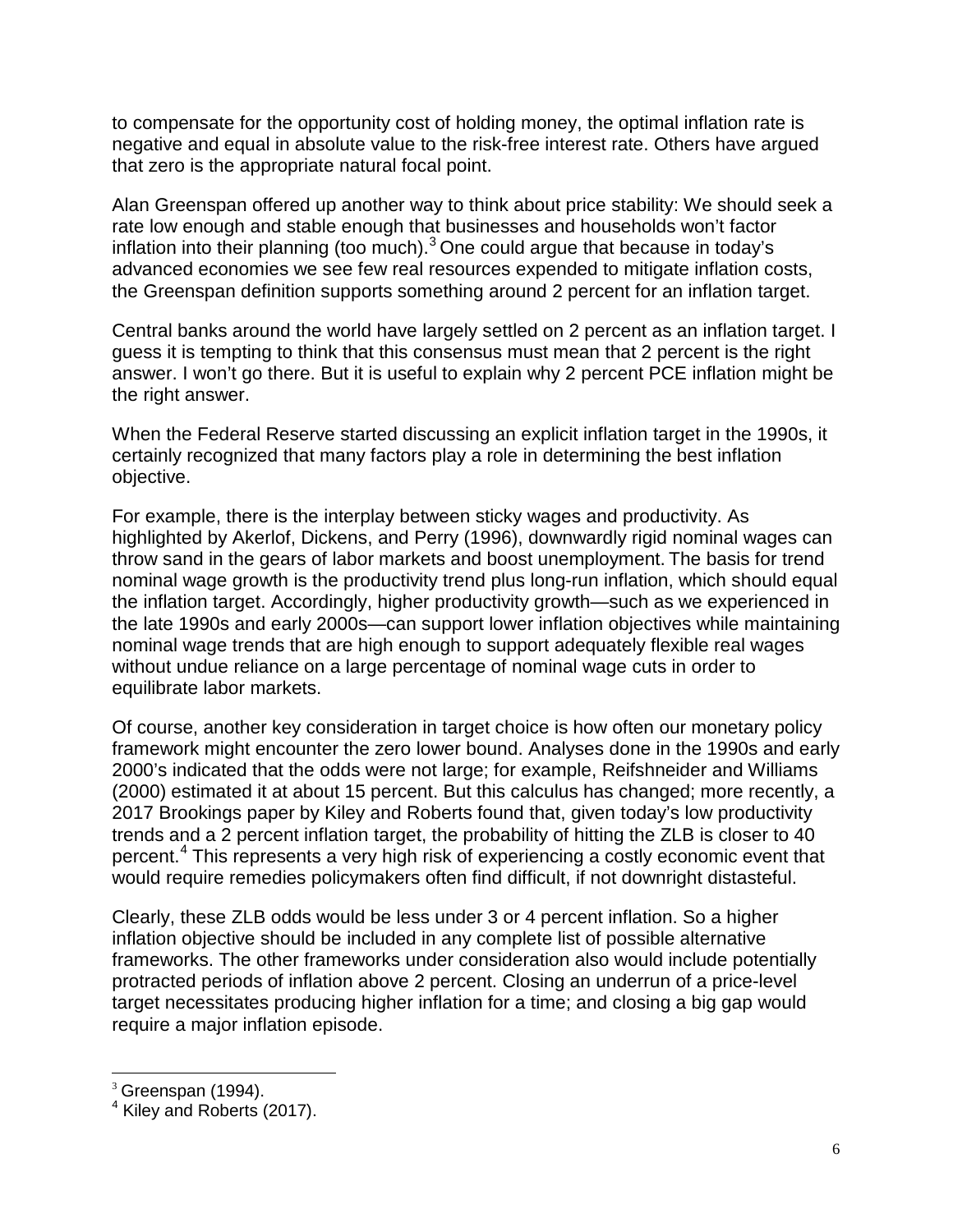But how do we know such policies will be acceptable to the public? Here, we have to return to the costs of inflation rates and variability that I just ran through.

There are a lot of questions to ask:

- How big are the "inflation tax" and shoe-leather costs at the relevant inflation rates?
- How much of other perceived costs of higher inflation rest on aversion to nominal wage cuts or other issues regarding the differences between real and nominal variables?
- With regard to pursuing a moderately higher inflation objective, is higher variability preordained, even if only temporarily in the level-targeting regimes? Or is our monetary policymaking apparatus robust and credible enough to deliver low variability over a range of inflation objectives?
- Could the central bank successfully communicate the benefits of less protracted and shallower cyclical shortfalls in employment and economic activity that might accompany a higher inflation policy that avoids the zero lower bound? And if it could, how would the public weigh them against the perceived costs of inflation?

The bottom line is that the acceptability of 2 percent versus a higher inflation objective even temporarily—probably comes down to 1) how well various innovations and indexing have reduced the costs of inflation; 2) perceptions about real and nominal variables; and 3) the ability of central banks to consistently implement policy so that inflation variability is relatively contained at different inflation targets.

Of course, a related set of issues would arise following a protracted period of overshooting a level target. Would the public support the monetary restraint required to deflate a large positive nominal-income or price-level target gap? The lessons of the 1980s were painful. However, because of the asymmetries inherent with the ZLB and the ability of the Fed to confidently enact monetary restraint by simply increasing shortterm policy rates, I see the overshooting scenario as less likely than a protracted undershooting of target.

#### **Interactions between monetary and regulatory frameworks**

Let's now turn to the second point about interactions with financial markets and regulatory policies. Achieving our maximum employment and inflation mandates might require some long periods of strong monetary policy accommodation. Is the financial market system and regulatory environment robust enough to limit financial instability risks in such circumstances? Can the Fed conduct an effective and independent monetary policy strategy irrespective of the state of financial markets and regulatory policies?

Financial stability is an important goal of the Federal Reserve. Indeed, the Fed was established to provide an elastic currency that supports credit intermediation. As we were all too aware during the crisis, a breakdown in financial intermediation can have severe consequences for the real economy. So we must ask if some alternative monetary policy frameworks might be more (or less) prone to generating financial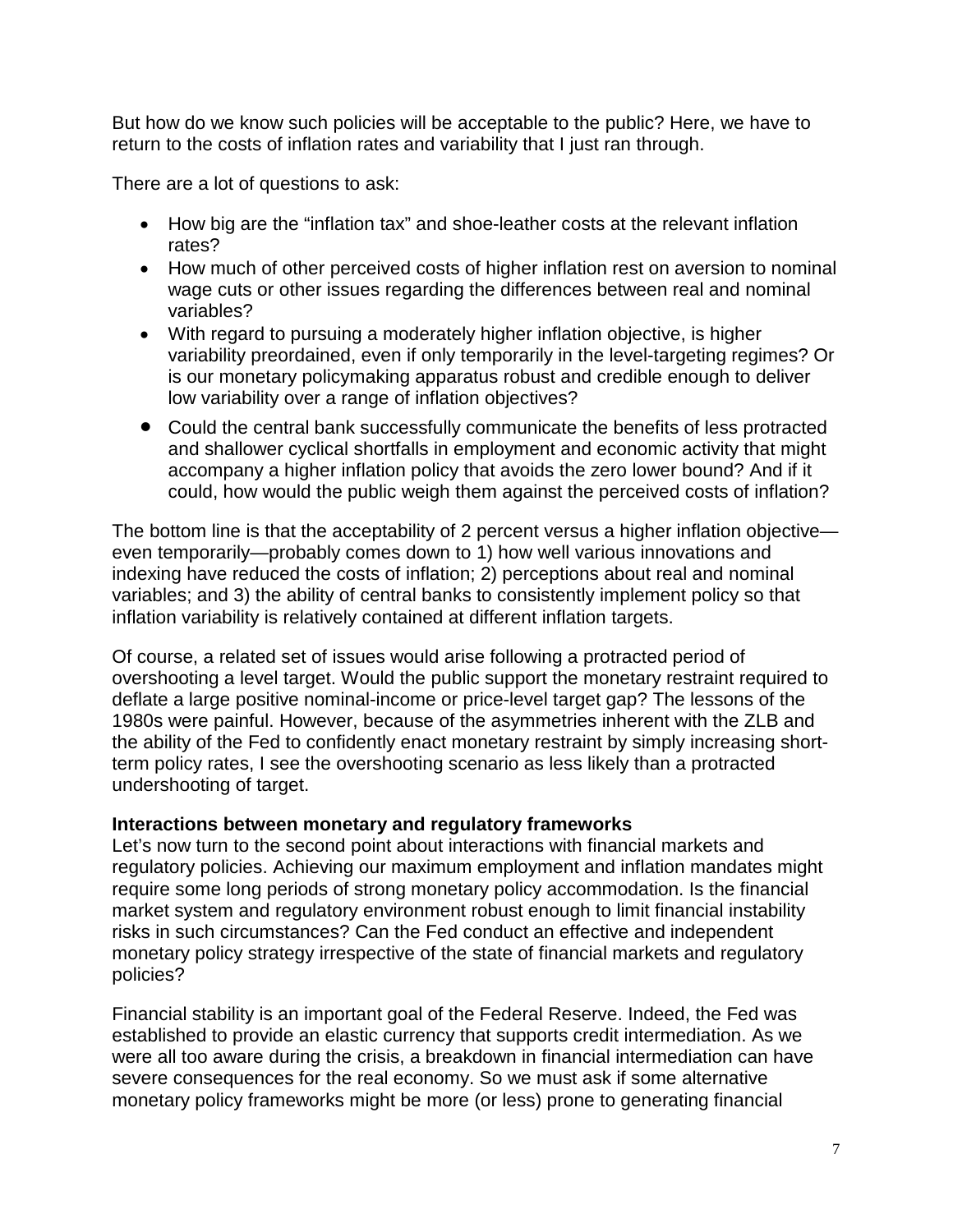instability risks.

An important channel through which any accommodative monetary policy works is to increase incentives for prudent risk-taking, particularly with respect to physical capital investment opportunities. Lower-for-longer interest rates or policies aimed at reducing term premiums also incentivize financial risk-taking. But most economic models are silent on the regulatory parameters that could check excessive risk-taking should it take place.

What should the FOMC do if our economic and financial stability objectives come into conflict?

I am in the camp that believes that monetary policy tools should focus on achieving our legislative mandates to support maximum employment and price stability. And I'd note that a healthy real economy generally supports financial stability. I believe remaining financial stability concerns are best met by well-structured macroprudential policies supported by vigilant micro-level supervisory and regulatory oversight.

Accordingly, I see the state of financial regulation as important for assessing the effectiveness of these new alternatives. As I mentioned earlier, the proposed alternative frameworks have the potential for requiring protracted periods of accommodation and, if facing the ZLB, heavy use of nontraditional policy tools.

If market discipline and our regulatory structures were too weak and the financial system became too fragile during such actions, then the ability of monetary policy to achieve its dual mandate responsibilities would be harmed. In the extreme, if the actions needed to achieve, say, a price-level target, turned out to be impractical owing to financial fragility concerns, then the credibility of the PLT approach itself would be damaged from the start.

So it is clear that the state of financial regulation must be taken into account whenever a particular monetary framework is being considered. A robust financial market culture, in which excessive risk-taking is punished by market discipline first and regulatory restrictions next, would allow for stronger and likely more effective monetary strategies to be pursued. But a weak self-regulating market culture, without adequate compensating public-sector guard-rails, could perhaps preclude the otherwise most effective monetary framework strategies.

Of course, given the spectrum of competing incentives, these financial regulatory challenges are quite difficult. And a robust macroprudential structure is relevant for any monetary policy structure, including our current one. But—and this is my point here when designing strategies, we must understand the interactions between the monetary and regulatory frameworks. And we must recognize that these will change over time both secularly and with the business cycle. I certainly acknowledge that we have much important work to do on this front.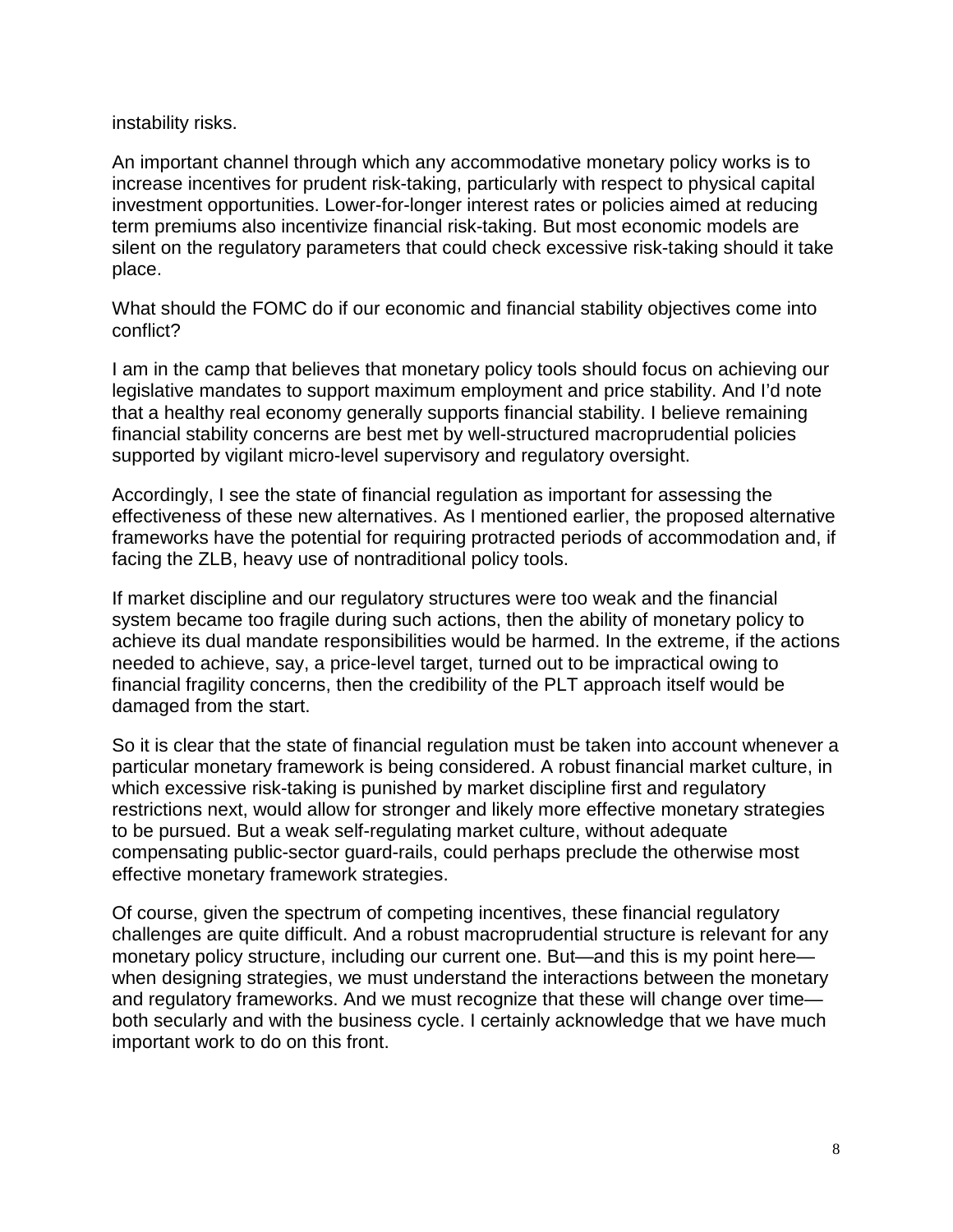#### **Need for outcome-based policies**

As I turn to the third and last issue, I want to reiterate that I am not prejudging any alternative framework today. That being said, within the mix of possible alternatives, the Fed needs to give strong consideration to staying with our current monetary policy strategy. If we do so, we must ensure that it is as robust as possible. I believe an important way of achieving this is to emphasize outcome-based policies.

Over the past several years, most of my monetary policy commentary has emphasized the need for policy setting aimed at achieving our maximum employment and price stability objectives more quickly and with more insurance against costly risk scenarios relative to many other policies—notably, those generated by the well-known monetary policy rules. This is what I mean by focusing on outcome-based policies.

I know that many react by saying this looks like time-inconsistent discretionary policy, and that the literature favors following policy rules. This brings me to the role of policymaker discretion versus adherence to strict policy rules in monetary policy strategy discussions.

This topic is extremely relevant whether we stick with our existing strategy or turn to a new one. For example, price-level and nominal-GDP-level targeting provide relatively specific guidance on how monetary policy should evolve from period to period (if not FOMC meeting to FOMC meeting); the degree of discretion would likely be a good deal less than in the Fed's current "balanced approach" long-run policy strategy. How should we weigh this difference when assessing the policies?

In such discussions, I think outcome-based policy action should take precedence over instrument-based decision rules. Changes in the economic environment may reduce the effectiveness of a strict instrument-setting rule or, at times, even make it counterproductive—for instance, if we were to insist on a 2 percent intercept in a Taylor rule when we think the equilibrium funds rate is really closer to zero. A policy focused on hitting mandated outcomes and risk management against adverse scenarios can avoid such missteps. By using informed discretion in instrument setting, a central bank can do a better job in delivering on its ultimate employment and inflation targets.

Therefore, when judging one alternative against another, it's not a particular policy's adherence to an instrument decision rule that is important, but instead its ability to deliver on the central banks' mandated policy goals.

Here I would also note that that discretion and time inconsistency in an optimal-control policy rule need not lead to undesirably high inflation. Of course, it does in the familiar benchmark for this topic—the Barro–Gordon model.<sup>[5](#page-8-0)</sup> But this is because the model hardwires pursuing an unsustainably low level of unemployment in policymakers' preferences. The central bankers succumb to the lure, break the predetermined optimal plane, and, voilà, generate inflation.

But by a similar argument, extreme distaste for inflation among conservative central

<span id="page-8-0"></span><sup>5</sup> Barro and Gordon (1983).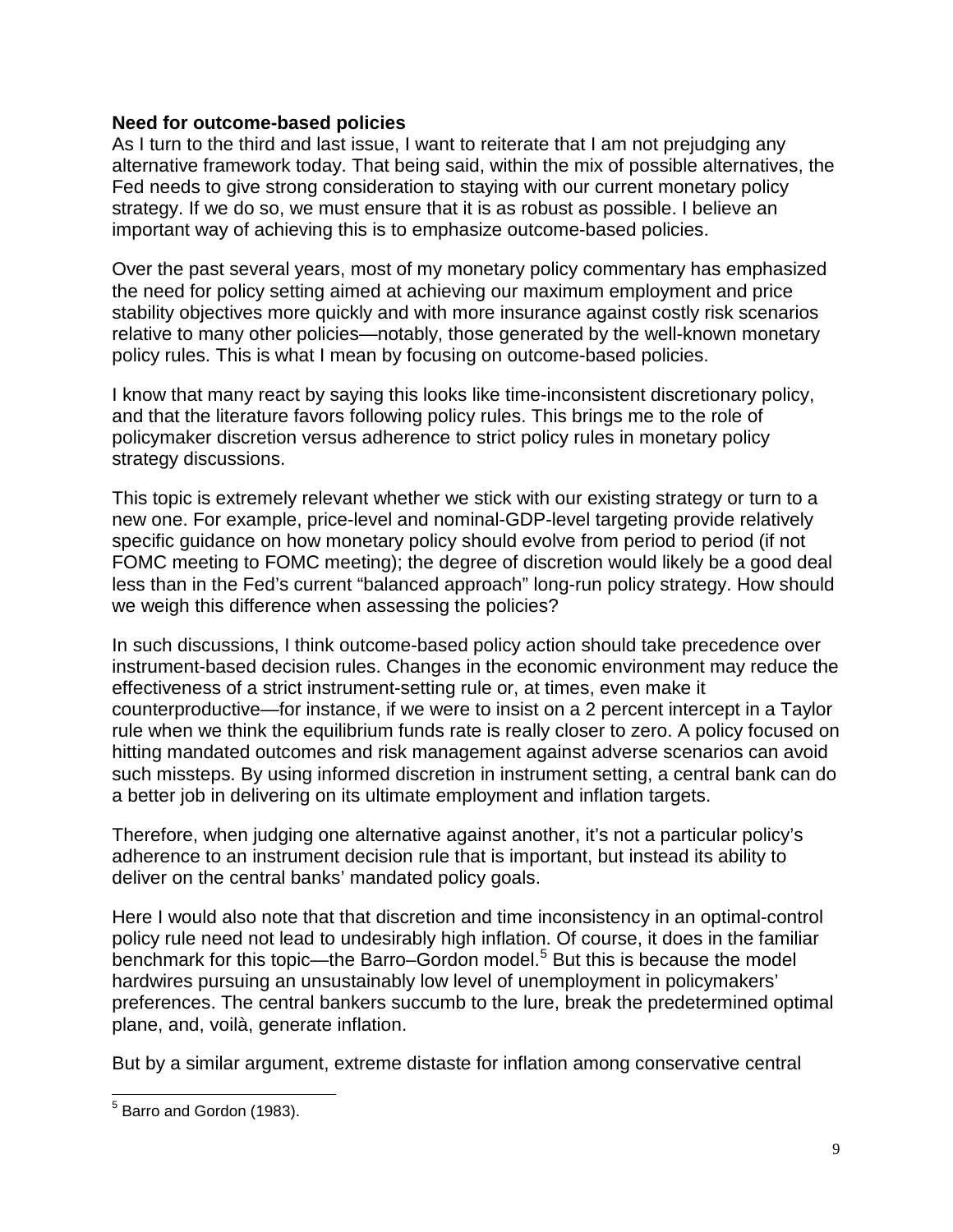bankers could lead to a downward bias in inflation. Ken Rogoff's conservative policymakers' preferences not only eschew unsustainably low unemployment, they create a policy strategy that, on average, generates below-target inflation. In effect, the inflation target is no longer symmetric. It is more like a ceiling that the conservative central banker is loath to breach.

Now, I don't want to be misread as saying that time consistency is unimportant. Rather, I feel in practice the issue is less about instrument setting and more about the need for policymakers to maintain a consistent, clear view of their long-run objectives and implement the best policies that will achieve these goals.

Indeed, successfully communicating such a commitment in advance and demonstrating it strongly when the time comes would be key to establishing and maintaining the credibility of any new operating framework. The new framework must be seen as an innovative way to achieve the existing policy mandate—and not as a simple change in the goalposts.

In sum, I think that emphasizing outcome-based policies is key for our current policy framework and for evaluating any alternatives we consider. Critiques over time consistency, discretion, and bias in policymaker preferences all need to be judged against the strategy's ability to deliver on the central bank's mandated policy objectives. We must remember that not every theoretical impurity translates into a real-world stumbling block and that the real world is not as straightforward as the simple economies we write down in our models.

Thank you.

#### **References**

Akerlof, George A., William T. Dickens, and George L. Perry, 1996, "The macroeconomics of low inflation," *Brookings Papers on Economic Activity*, Vol. 27, No. 1, pp. 1–59, available online, [https://www.brookings.edu/wp](https://www.brookings.edu/wp-content/uploads/1996/01/1996a_bpea_akerlof_dickens_perry_gordon_mankiw.pdf)[content/uploads/1996/01/1996a\\_bpea\\_akerlof\\_dickens\\_perry\\_gordon\\_mankiw.pdf.](https://www.brookings.edu/wp-content/uploads/1996/01/1996a_bpea_akerlof_dickens_perry_gordon_mankiw.pdf)

Barro, Robert J., and David B. Gordon, 1983, "A positive theory of monetary policy in a natural rate model," *Journal of Political Economy*, Vol. 91, No. 4, August, pp. 589–610.

Cagan, Phillip, 1956, "The monetary dynamics of hyperinflation," in *Studies in the Quantity Theory of Money*, Milton Friedman (ed.), Chicago: University of Chicago Press, pp. 25–117.

Federal Open Market Committee, 2012, press release, Washington, DC, January 25, available online,

[https://www.federalreserve.gov/newsevents/pressreleases/monetary20120125c.htm.](https://www.federalreserve.gov/newsevents/pressreleases/monetary20120125c.htm)

Greenspan, Alan, 1994, testimony of the Federal Reserve Chair before the U.S. House of Representatives, Committee on Banking, Finance and Urban Affairs, Subcommittee